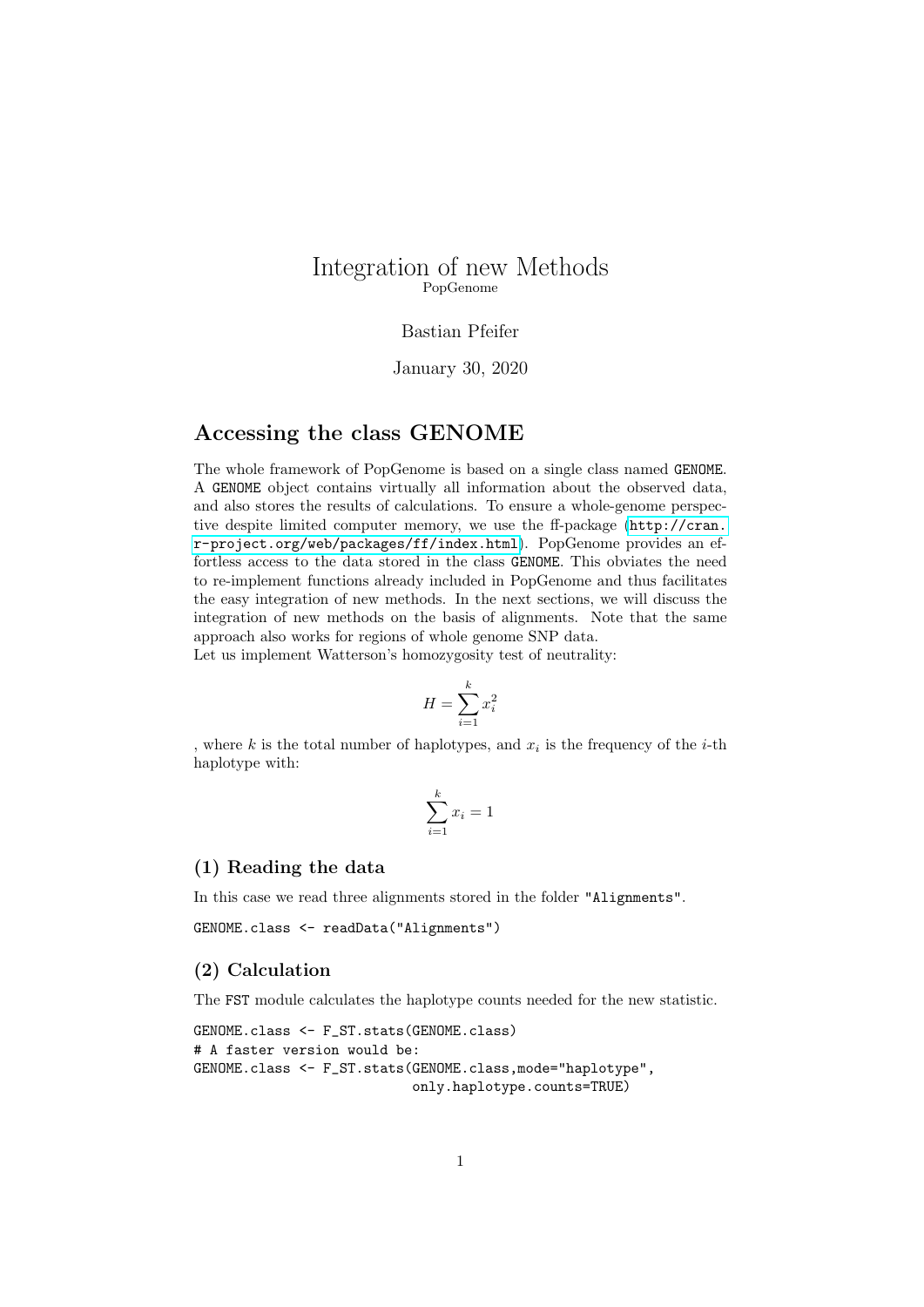#### (3) Getting the results

The haplotype counts of each alignment or region are stored in the sub-class region.stats.

```
haplotype.counts <- GENOME.class@region.stats@haplotype.counts
haplotype.counts
[1]]
     CON RI-0 MR-0 TUL-0 MH-0 ITA-0 CVI-0 COL-2 LA-0 ME-0 GR-5 CHA-
0 WS-0
pop.1 4 1 1 2 1 1 1 1 3 1 1 1 1
    RSCH-0 Alyrata
pop.1 1 1
[2]] \ldots[3]] \ldots
```
## (4) Writing your own function

```
EW_Test <- function(GENOME.class){
    GENOME.class <- F_ST.stats(GENOME.class,only.haplotype.counts=TRUE)
    haplotype.counts <- GENOME.class@region.stats@haplotype.counts
    frequencies \leftarrow \text{lapply(haplotype.counts, function(x)\text{return}((x/sum(x))^2))}\}EW_values <- sapply(frequencies,sum)
  return(EW_values}
}
EW_Test(GENOME.class)
```
[1] 0.09297052 0.18367347 0.07482993

# Embedding new methods into the PopGenome framework

PopGenome provides a mechanism to fully integrate your own functions into the PopGenome framework. The next subsections will guide you through this mechanism. Let's integrate the Ewens Watterson Test.

#### (1) Skeleton of a PopGenome function

Use the function create.PopGenome.method to generate the new function.

```
# one value for one population
create.PopGenome.method("myFunction", population.specific=TRUE)
# one value for all populations
create.PopGenome.method("myFunction", population.specific=FALSE)
# site specific values
create.PopGenome.method("myFunction", site.specific=TRUE)
```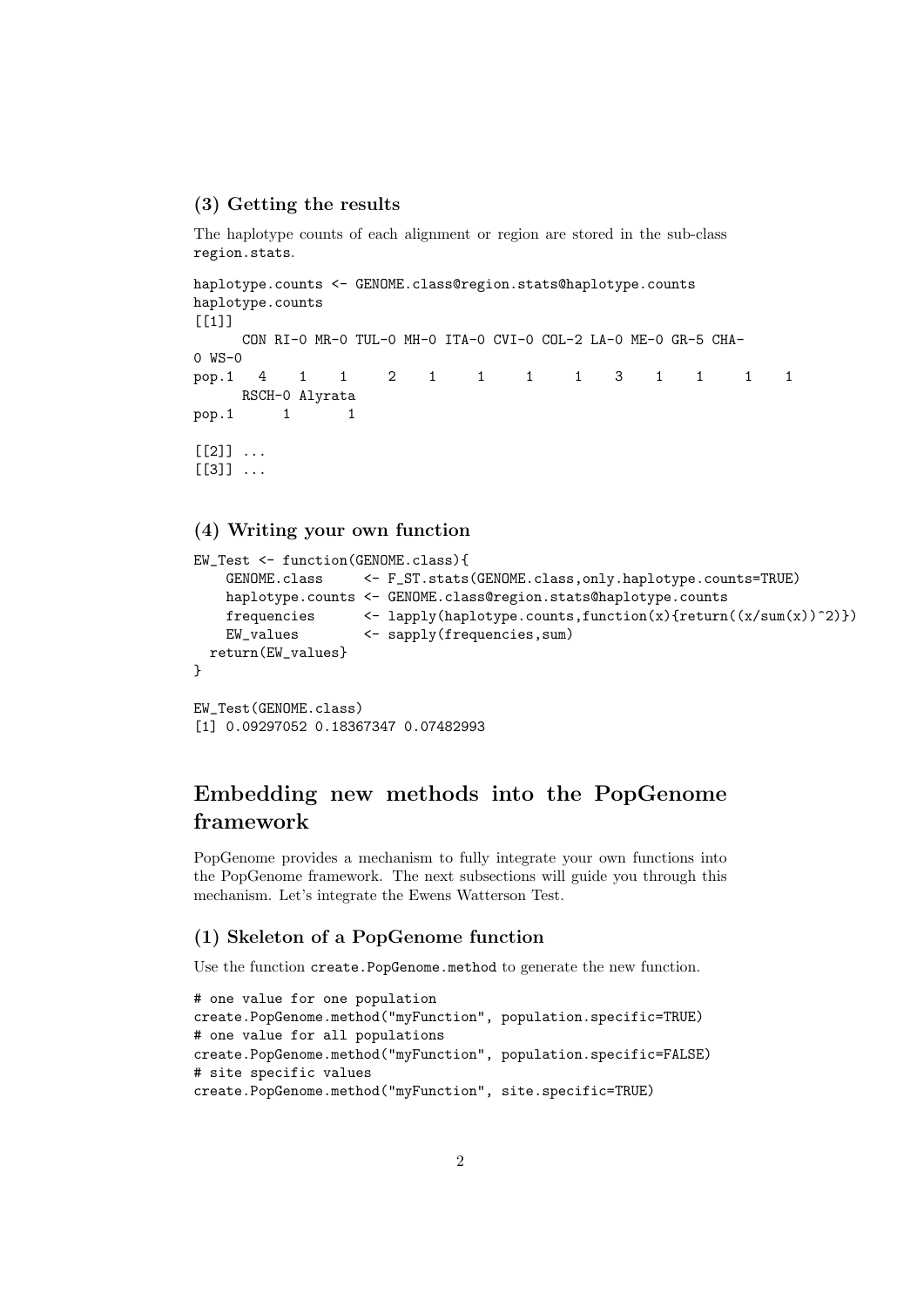```
tituments fortempontensing;=011cspop >= (1.inpups)[-popmissing]<br>if(!NEWPOP){if(length(object@region.data@popmissing[[xx]])!=0){popmiss
106
106 if(INEWPOP) if(length(object@req<br>popmissing]}else{respop <- 1:npops}}<br>107
108 # FND: DO NOT FDIT
109
110# define here your own function in the PopGenome framework.<br>111# default: bial (biallelic matrix), populations (the defined populations)<br>112# ... choose here everthing you want from the GENOME class
113
114 new.value[xx,respop]
                                                          <- your_intern_function(bial,populations,...)
115
\frac{116}{117}\overline{\mathbf{1}}118 }
119
120 return(new.value)
121 })
```
Figure 1: myFunction.R (population specific)

Now you find the R script  $myFunction.R$  in your workspace. The script itself describes where to put your function.

#### (2) Writing your own function

Let's fully integrate the Ewens Watterson test described above in the PopGenome framework. To better illustrate the integration of new functions, we will do this without accessing the slot region.stats@haplotype.counts. The following variables are useful:

#### bial

The variable bial (short for biallelic matrix) contains the SNPs of the alignments. The rownames are the individuals, and the columns correspond to the positions of the observed SNPs. (Manual:get.biallelic.matrix)

bial[1:5,1:5]

|        |                              | $\overline{1}$                       | Ω                                                                 |
|--------|------------------------------|--------------------------------------|-------------------------------------------------------------------|
|        |                              | $\overline{1}$                       | 1                                                                 |
| RUB-1  |                              | $\overline{1}$                       | ∩                                                                 |
|        |                              | 0                                    | 0                                                                 |
| $RI-0$ |                              | 0                                    | $\Omega$                                                          |
|        | 0.<br>$\mathbf{1}$<br>0<br>0 | 1<br>0 O<br>$\overline{0}$<br>0<br>1 | 12 13 31 44 59<br>0<br>$\Omega$<br>$\mathbf{1}$<br>$\Omega$<br>0. |

The Biallelic Matrix contains zeros (major alleles) and ones (minor alleles) with respect to the whole dataset. Because of that, the third SNP (position: 44) contains 3 minor alleles and 2 major alleles. PopGenome will manage this automatically and will redefine those values for every subset. Nevertheless, you should keep that in mind when you write your own functions.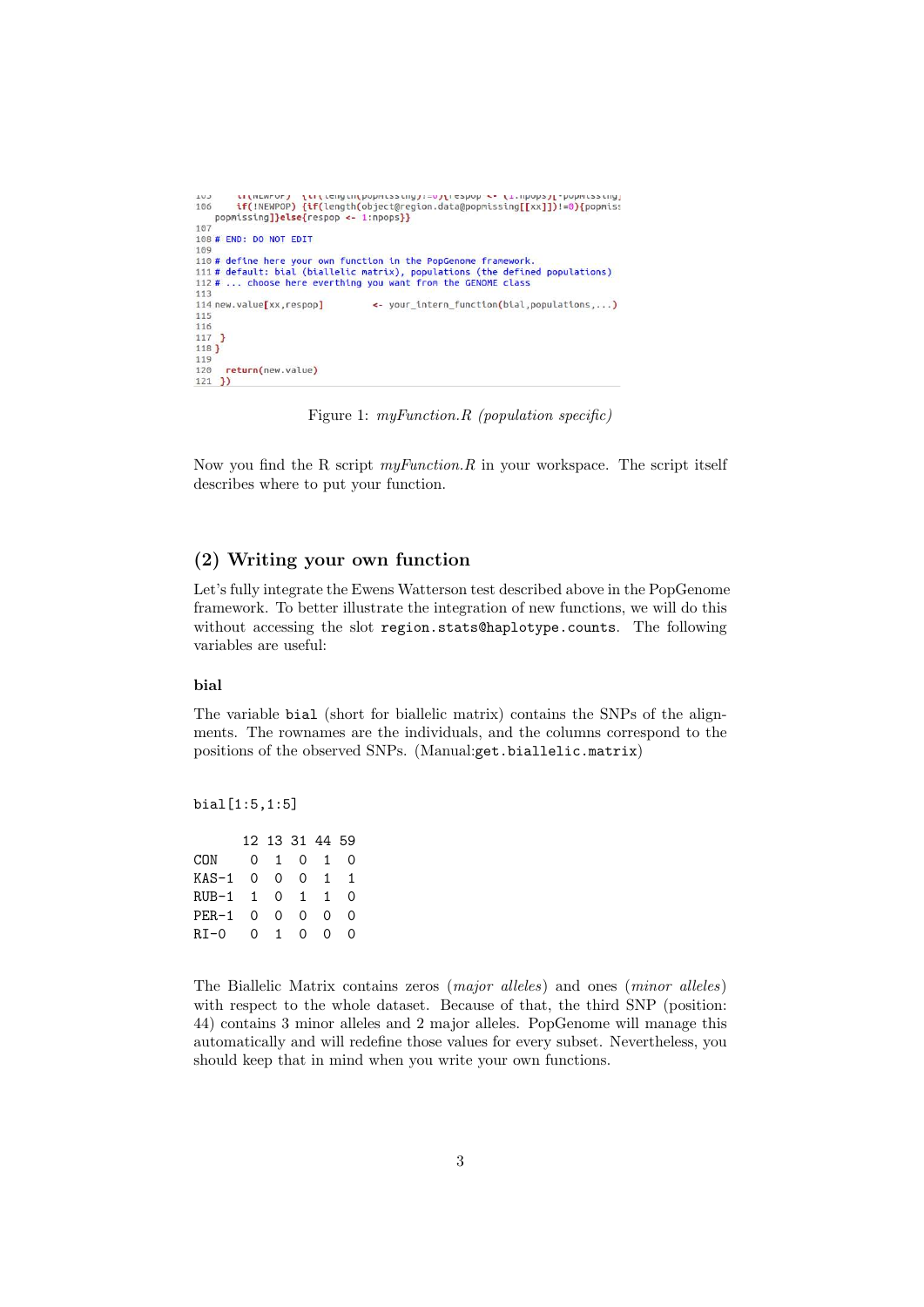```
108 # END: DO NOT EDIT
109
110# define here your own function in the PopGenome framework.<br>111# default: bial (biallelic matrix), populations (the defined populations)<br>112# ... choose here everthing you want from the GENOME class
113
114 new.value[xx,respop]
                                         <- EW_Test(bial, populations)
 115
\frac{116}{117}118 }
119
120 return(new.value)<br>121 })
```
Figure 2: myFunction.R (population specific)

#### populations

The R object populations contains the defined populations as rownumbers of the Biallelic Matrix. We recommend using this object, as sometimes not all individuals are present in an alignment. (region.data@populations)

populations[[2]][1:5]

[1] 1 2 3 4 5

In this case the first five individuals of the second ([[2]]) alignment are present.

#### Implementation

```
EW_test <- function(bial,populations){
```

```
# Lets create the subsets of the Biallelic Matrix
pop.bial <- lapply(populations,function(x){return(bial[x,])})
# Calculate the haplotype counts without accessing the class GENOME
# calc.haplotype.counts is your own sub-function
haplotype.counts <- lapply(pop.bial,calc.haplotype.counts)
frequencies \left\{ \text{Lapply(haplotype. counts, function}(x)\text{freturn}((x/\text{sum}(x))^2)\text{)}\right\}EW_values <- sapply(frequencies.sum)
return(EW_values)
```
#### }

### Loading/Using the function

```
library(PopGenome)
GENOME.class <- readData("Alignments")
create.PopGenome.method("Ewens.Watterson")
# edit this new function as outlined above...
# load the edited function into R and use it:
source("Ewens.Watterson.R")
EW_values <- Ewens.Watterson(GENOME.class)
```